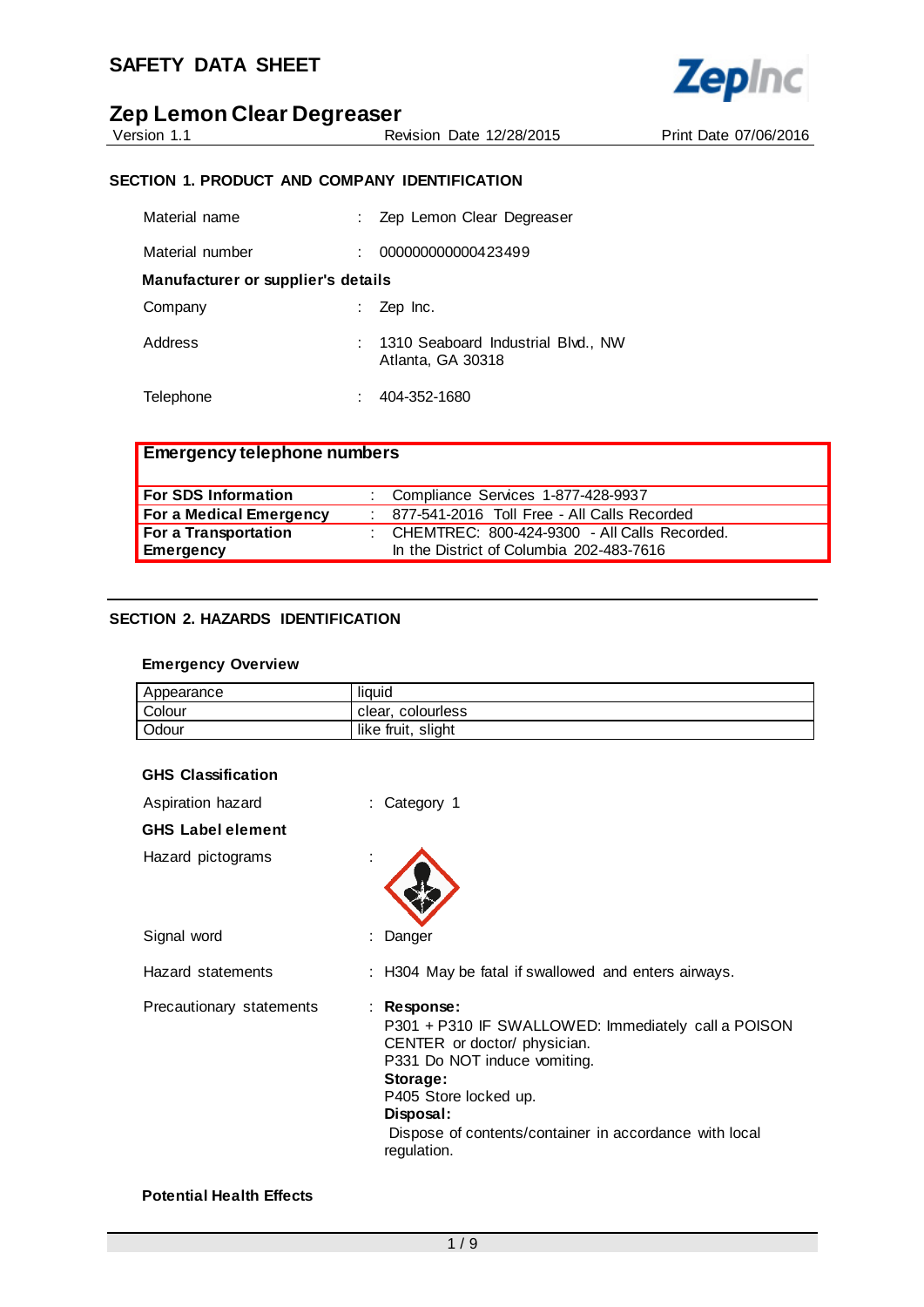| בכט בפוווטוו טוכפו בפקו כפאכו |                                                                                                                                                               |                       |  |  |  |
|-------------------------------|---------------------------------------------------------------------------------------------------------------------------------------------------------------|-----------------------|--|--|--|
| Version 1.1                   | Revision Date 12/28/2015                                                                                                                                      | Print Date 07/06/2016 |  |  |  |
|                               |                                                                                                                                                               |                       |  |  |  |
| Carcinogenicity:              |                                                                                                                                                               |                       |  |  |  |
| <b>IARC</b>                   | No component of this product present at levels greater than or<br>equal to 0.1% is identified as probable, possible or confirmed<br>human carcinogen by IARC. |                       |  |  |  |
| <b>ACGIH</b>                  | No component of this product present at levels greater than or<br>equal to 0.1% is identified as a carcinogen or potential<br>carcinogen by ACGIH.            |                       |  |  |  |
| <b>OSHA</b>                   | No component of this product present at levels greater than or<br>equal to 0.1% is identified as a carcinogen or potential<br>carcinogen by OSHA.             |                       |  |  |  |
| <b>NTP</b>                    | No component of this product present at levels greater than or<br>equal to 0.1% is identified as a known or anticipated carcinogen<br>by NTP.                 |                       |  |  |  |

**Zepinc** 

#### **SECTION 3. COMPOSITION/INFORMATION ON INGREDIENTS**

Substance / Mixture : Mixture

#### **Hazardous components**

| l Chemical Name               | CAS-No.    | Concentration [%]   |
|-------------------------------|------------|---------------------|
| I tetradec-1-ene              | 1120-36-1  | $1 > = 70 - 90$     |
| Alcohols, C12-16, ethoxylated | 68551-12-2 | $\vert$ >= 5 - < 10 |
| Alcohols, C10-14, ethoxylated | 66455-15-0 | $\vert$ >= 1 - < 5  |

#### **SECTION 4. FIRST AID MEASURES**

| General advice          | : Move out of dangerous area.<br>Show this safety data sheet to the doctor in attendance.<br>Symptoms of poisoning may appear several hours later.<br>Do not leave the victim unattended.                                                          |
|-------------------------|----------------------------------------------------------------------------------------------------------------------------------------------------------------------------------------------------------------------------------------------------|
| If inhaled              | : If unconscious place in recovery position and seek medical<br>advice.<br>If symptoms persist, call a physician.                                                                                                                                  |
| In case of skin contact | : If skin irritation persists, call a physician.<br>If on skin, rinse well with water.<br>If on clothes, remove clothes.                                                                                                                           |
| In case of eye contact  | : Flush eyes with water as a precaution.<br>Remove contact lenses.<br>Protect unharmed eye.<br>Keep eye wide open while rinsing.<br>If eye irritation persists, consult a specialist.                                                              |
| If swallowed            | : Keep respiratory tract clear.<br>Do NOT induce vomiting.<br>Do not give milk or alcoholic beverages.<br>Never give anything by mouth to an unconscious person.<br>If symptoms persist, call a physician.<br>Take victim immediately to hospital. |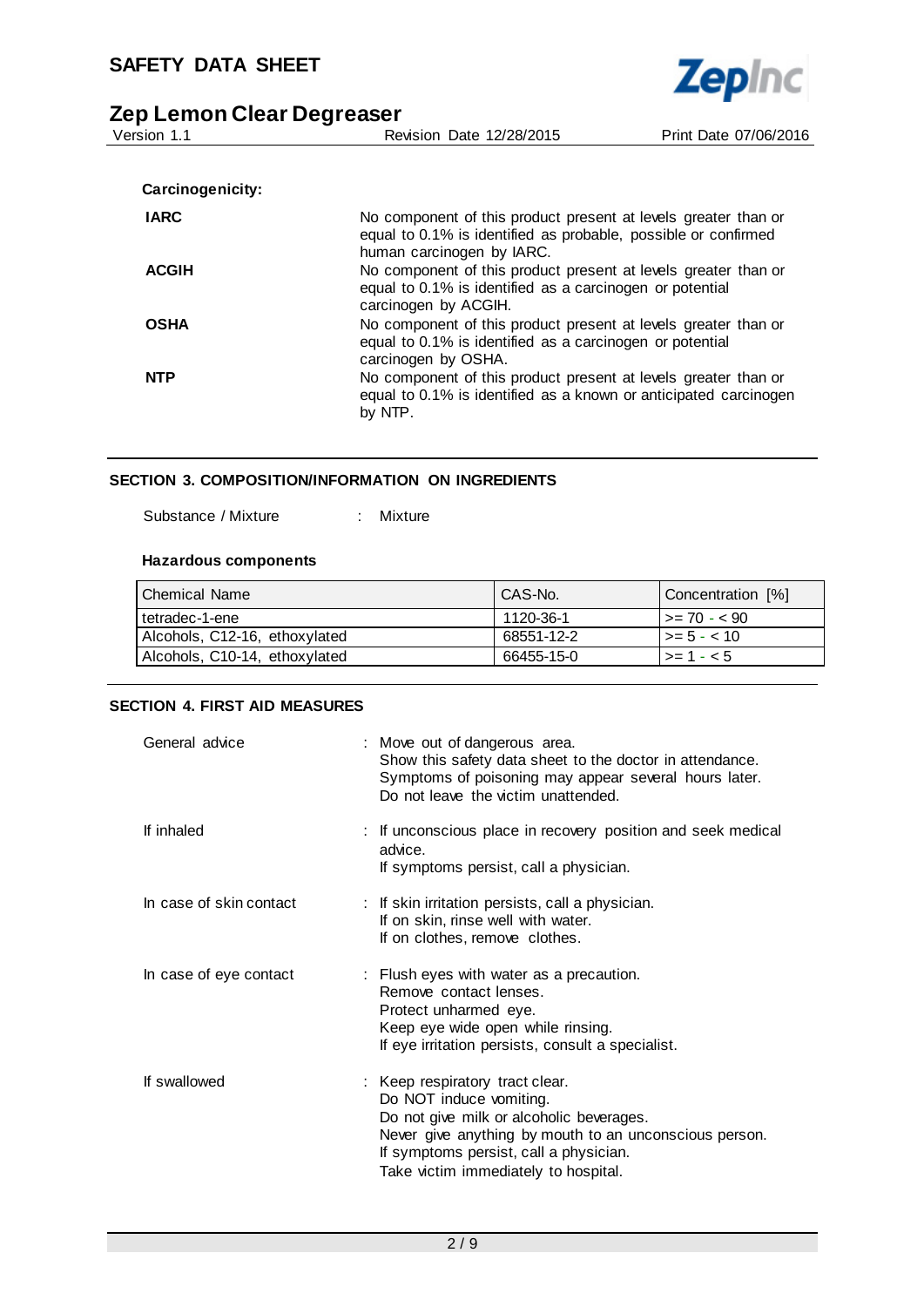## **SAFETY DATA SHEET**



Revision Date 12/28/2015 Print Date 07/06/2016

**Zepinc** 

#### **SECTION 5. FIREFIGHTING MEASURES**

| Suitable extinguishing media                     | : Water<br>Carbon dioxide (CO2)<br>Dry chemical<br>Foam                                                      |
|--------------------------------------------------|--------------------------------------------------------------------------------------------------------------|
| Unsuitable extinguishing<br>media                | : High volume water jet                                                                                      |
| Hazardous combustion<br>products                 | : Carbon dioxide (CO2)<br>Carbon monoxide<br>Smoke                                                           |
| Specific extinguishing<br>methods                | : Use extinguishing measures that are appropriate to local<br>circumstances and the surrounding environment. |
| Further information                              | : Standard procedure for chemical fires.                                                                     |
| Special protective equipment<br>for firefighters | : Wear self-contained breathing apparatus for firefighting if<br>necessary.                                  |

#### **SECTION 6. ACCIDENTAL RELEASE MEASURES**

| Personal precautions,<br>protective equipment and<br>emergency procedures | : Use personal protective equipment.<br>Ensure adequate ventilation.                                                                                                                         |
|---------------------------------------------------------------------------|----------------------------------------------------------------------------------------------------------------------------------------------------------------------------------------------|
| Environmental precautions                                                 | : Prevent product from entering drains.<br>Prevent further leakage or spillage if safe to do so.<br>If the product contaminates rivers and lakes or drains inform<br>respective authorities. |
| Methods and materials for<br>containment and cleaning up                  | : Soak up with inert absorbent material (e.g. sand, silica gel,<br>acid binder, universal binder, sawdust).<br>Keep in suitable, closed containers for disposal.                             |

#### **SECTION 7. HANDLING AND STORAGE**

| Advice on safe handling     | : Do not breathe vapours/dust.<br>Avoid contact with skin and eyes.<br>For personal protection see section 8.<br>Smoking, eating and drinking should be prohibited in the<br>application area.<br>Dispose of rinse water in accordance with local and national<br>regulations. |
|-----------------------------|--------------------------------------------------------------------------------------------------------------------------------------------------------------------------------------------------------------------------------------------------------------------------------|
| Conditions for safe storage | : Keep container tightly closed in a dry and well-ventilated<br>place.<br>Observe label precautions.<br>Electrical installations / working materials must comply with<br>the technological safety standards.                                                                   |
| Materials to avoid          | : Store and keep away from, oxidizing agents and acids.                                                                                                                                                                                                                        |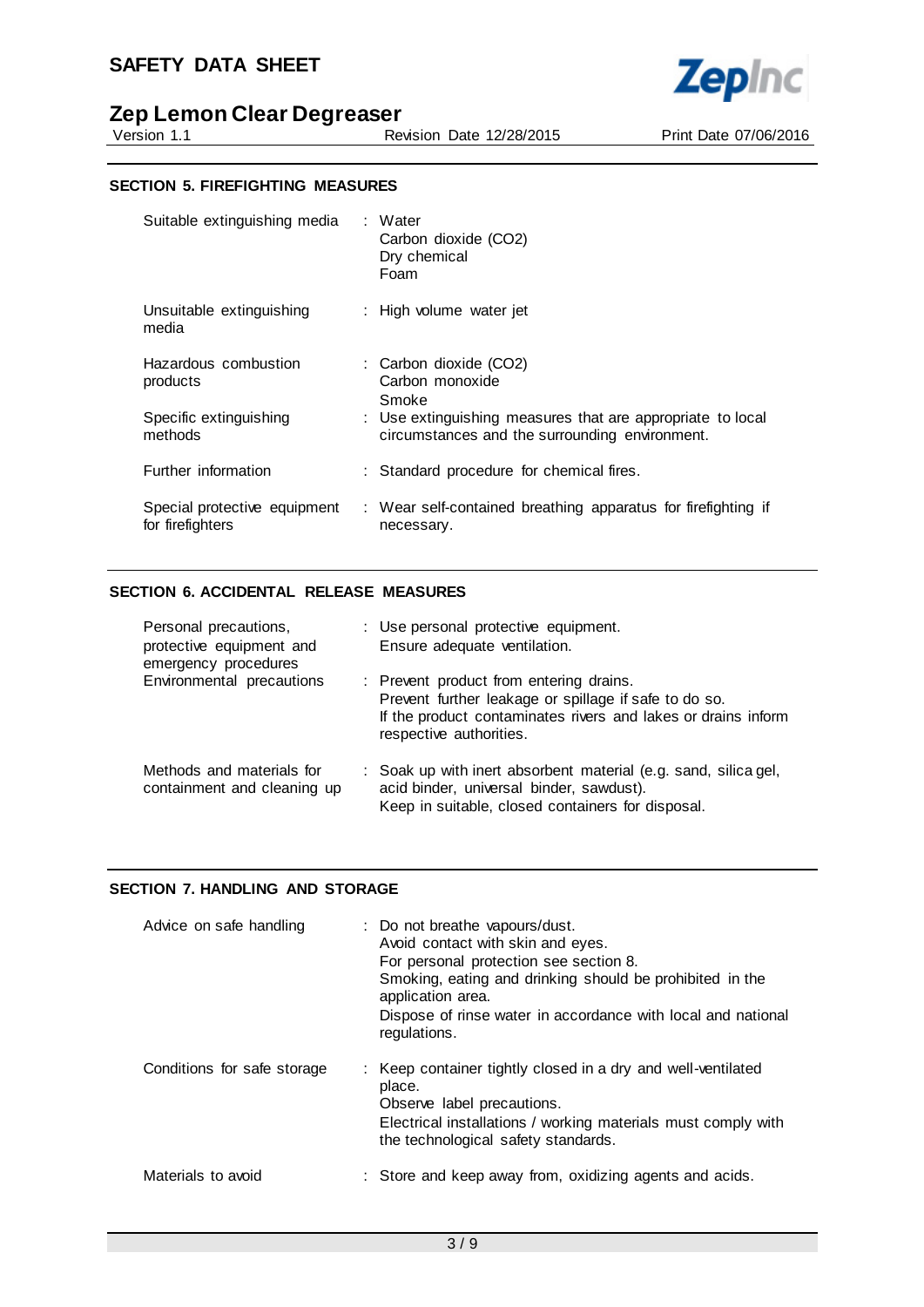

# **Zep Lemon Clear Degreaser**<br>**Reprision 1.1**

#### **SECTION 8. EXPOSURE CONTROLS/PERSONAL PROTECTION**

#### **Components with workplace control parameters**

Contains no substances with occupational exposure limit values.

| Personal protective equipment     |                                                                                                                                                      |
|-----------------------------------|------------------------------------------------------------------------------------------------------------------------------------------------------|
| Respiratory protection            | : No personal respiratory protective equipment normally<br>required.<br>In case of insufficient ventilation, wear suitable respiratory<br>equipment. |
| Hand protection<br><b>Remarks</b> | : The suitability for a specific workplace should be discussed<br>with the producers of the protective gloves.                                       |
| Eye protection                    | : Eye wash bottle with pure water<br>Tightly fitting safety goggles                                                                                  |
| Skin and body protection          | : Impervious clothing<br>Choose body protection according to the amount and<br>concentration of the dangerous substance at the work place.           |
| Hygiene measures                  | : When using do not eat or drink.<br>When using do not smoke.<br>Wash hands before breaks and at the end of workday.                                 |

#### **SECTION 9. PHYSICAL AND CHEMICAL PROPERTIES**

| Appearance                   | liquid                      |
|------------------------------|-----------------------------|
| Colour                       | : clear, colourless         |
| Odour                        | like fruit, slight          |
| Odour Threshold              | No data available           |
| рH                           | Not applicable              |
| Melting point/freezing point | Not applicable              |
| Boiling point                | : > 242 °C                  |
| Flash point                  | : $>93.3$ °C<br>Method: TCC |
| Evaporation rate             | : No data available         |
| Upper explosion limit        | No data available           |
| Lower explosion limit        | No data available           |
| Vapour pressure              | No data available           |
| Relative vapour density      | No data available           |
| Density                      | $0.801$ g/cm3               |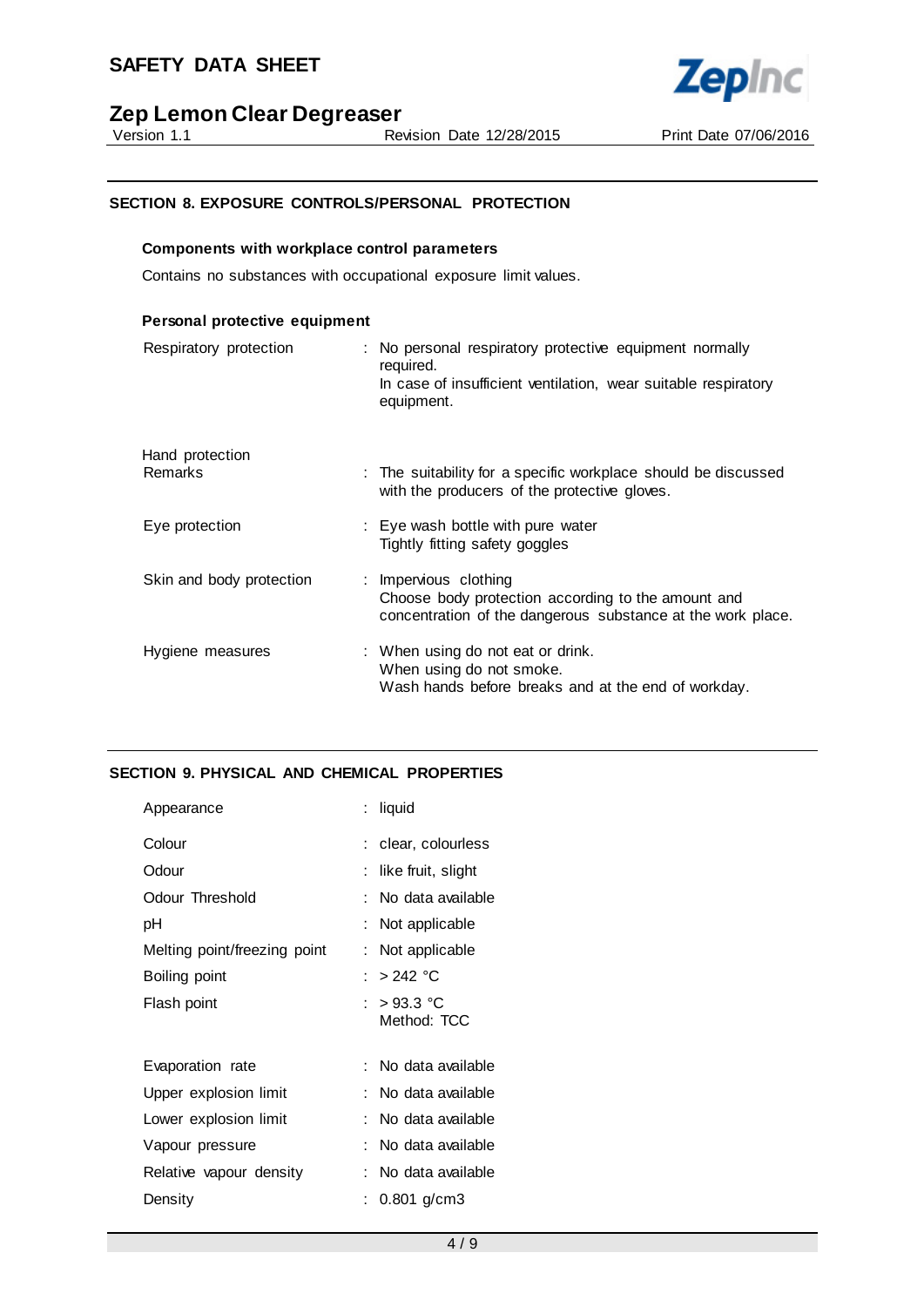

| Version 1.1                                | Revision Date 12/28/2015      | Print Date 07/06/2016 |
|--------------------------------------------|-------------------------------|-----------------------|
| Solubility (ies)                           |                               |                       |
| Water solubility                           | $:$ slightly soluble          |                       |
| Partition coefficient: n-<br>octanol/water | : No data available           |                       |
| Auto-ignition temperature                  | : not determined              |                       |
| Thermal decomposition                      | : No data available           |                       |
| Viscosity                                  |                               |                       |
| Viscosity, kinematic                       | : 6.1 mm2/s (20 $^{\circ}$ C) |                       |
|                                            |                               |                       |

## **SECTION 10. STABILITY AND REACTIVITY**

| Reactivity                            | Stable                                                |
|---------------------------------------|-------------------------------------------------------|
| Chemical stability                    | : Stable under normal conditions.                     |
| Possibility of hazardous<br>reactions | : No decomposition if stored and applied as directed. |
| Conditions to avoid                   | : Extremes of temperature and direct sunlight.        |
| Incompatible materials                | : Acids<br>Oxidizing agents                           |
| Hazardous decomposition<br>products   | : Carbon oxides                                       |

#### **SECTION 11. TOXICOLOGICAL INFORMATION**

#### **Acute toxicity**

No data available

#### **Skin corrosion/irritation**

#### **Product:**

Remarks: May cause skin irritation and/or dermatitis.

#### **Serious eye damage/eye irritation**

#### **Product:**

Remarks: Vapours may cause irritation to the eyes, respiratory system and the skin.

#### **Respiratory or skin sensitisation**

No data available

#### **Germ cell mutagenicity**

### No data available

#### **Carcinogenicity**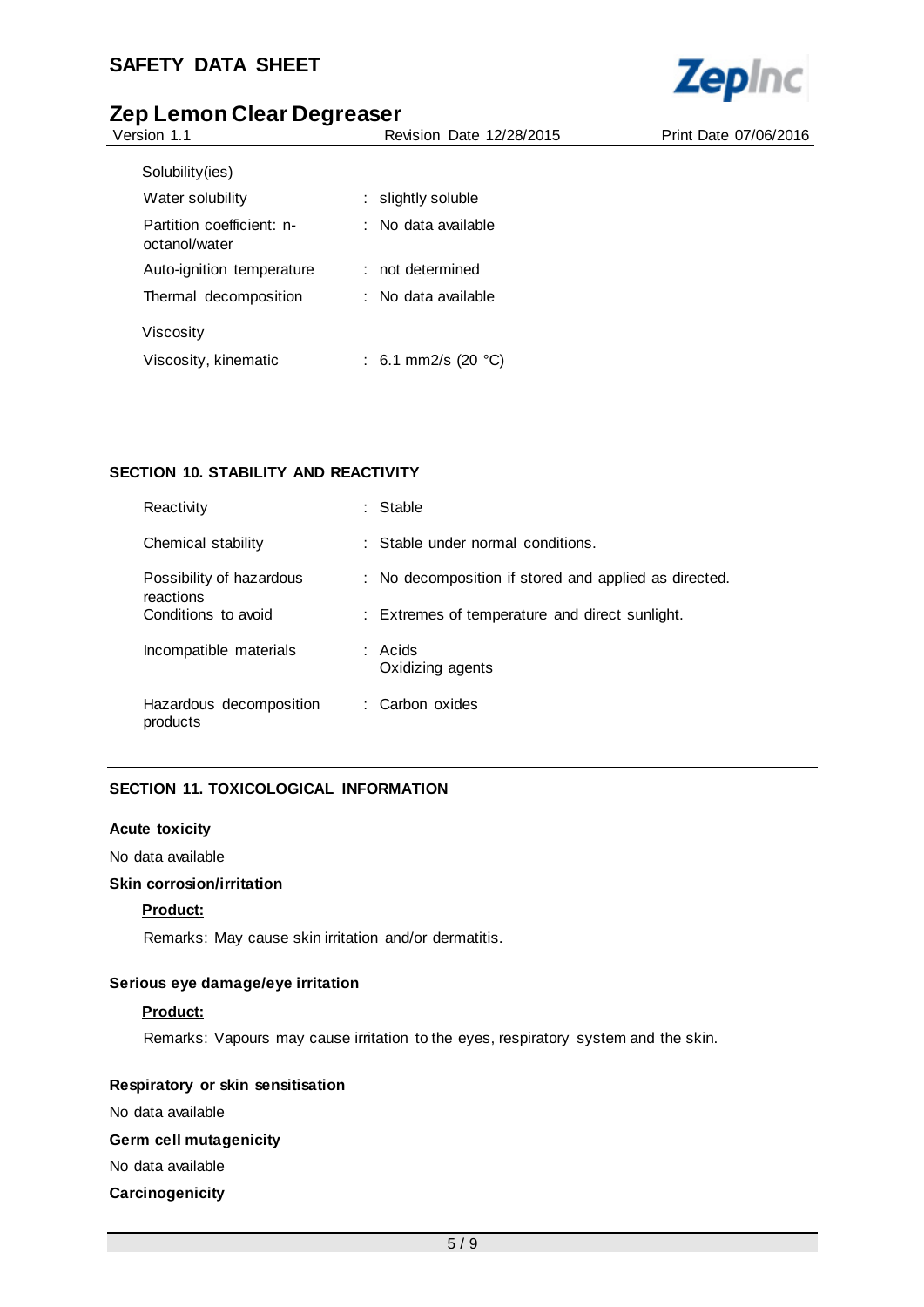Version 1.1 Revision Date 12/28/2015 Print Date 07/06/2016

**Zepinc** 

No data available

#### **Reproductive toxicity**

No data available

**tetradec-1-ene: Alcohols, C12-16, ethoxylated: Alcohols, C10-14, ethoxylated:**

#### **STOT - single exposure**

No data available

#### **STOT - repeated exposure**

No data available

#### **Aspiration toxicity**

No data available

#### **Further information**

#### **Product:**

Remarks: Solvents may degrease the skin.

#### **SECTION 12. ECOLOGICAL INFORMATION**

#### **Ecotoxicity**

No data available

#### **Persistence and degradability**

No data available **Bioaccumulative potential**

#### **Product:**

| octanol/water<br><b>Components:</b><br>tetradec-1-ene: | Partition coefficient: n- : Remarks: No data available                                                                        |
|--------------------------------------------------------|-------------------------------------------------------------------------------------------------------------------------------|
| Partition coefficient: n- : Pow: 7.08<br>octanol/water |                                                                                                                               |
| Mobility in soil                                       |                                                                                                                               |
| No data available                                      |                                                                                                                               |
| Other adverse effects                                  |                                                                                                                               |
| No data available<br><b>Product:</b>                   |                                                                                                                               |
| Regulation                                             | 40 CFR Protection of Environment; Part 82 Protection of<br>Stratospheric Ozone - CAA Section 602 Class I<br><b>Substances</b> |
| Remarks                                                | This product neither contains, nor was manufactured<br>with a Class I or Class II ODS as defined by the U.S.                  |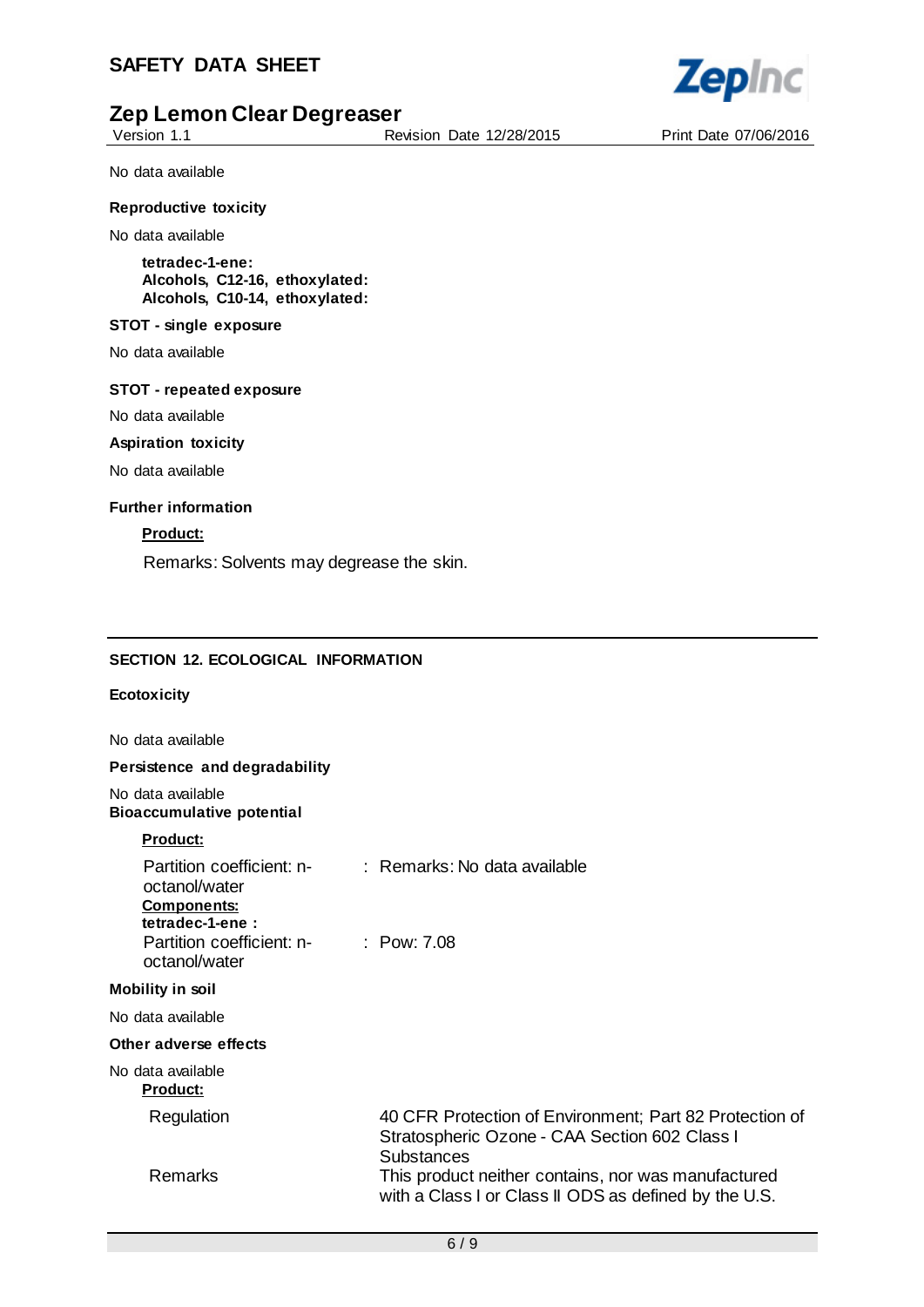## **SAFETY DATA SHEET**



# **Zep Lemon Clear Degreaser**

| Version 1.1                          | <b>Revision Date 12/28/2015</b>                                   | Print Date 07/06/2016 |
|--------------------------------------|-------------------------------------------------------------------|-----------------------|
|                                      | Clean Air Act Section 602 (40 CFR 82, Subpt. A, App.A<br>$+ B$ ). |                       |
| Additional ecological<br>information | : No data available                                               |                       |

#### **SECTION 13. DISPOSAL CONSIDERATIONS**

| Disposal methods       |                                                                                                                                                                                 |
|------------------------|---------------------------------------------------------------------------------------------------------------------------------------------------------------------------------|
| Waste from residues    | : Do not dispose of waste into sewer.<br>Do not contaminate ponds, waterways or ditches with<br>chemical or used container.<br>Dispose of in accordance with local regulations. |
| Contaminated packaging | : Empty remaining contents.<br>Dispose of as unused product.<br>Do not re-use empty containers.                                                                                 |

#### **SECTION 14. TRANSPORT INFORMATION**

Transportation Regulation: 49 CFR (USA): NOT REGULATED AS DANGEROUS GOODS OR HAZARDOUS MATERIAL

Transportation Regulation: IMDG (Vessel): NOT REGULATED AS DANGEROUS GOODS OR HAZARDOUS MATERIAL

Transportation Regulation: IATA (Cargo Air): NOT REGULATED AS DANGEROUS GOODS OR HAZARDOUS MATERIAL

Transportation Regulation: IATA (Passenger Air): NOT REGULATED AS DANGEROUS GOODS OR HAZARDOUS MATERIAL

Transportation Regulation: TDG (Canada): NOT REGULATED AS DANGEROUS GOODS OR HAZARDOUS MATERIAL

#### SECTION 15. REGULATORY INFORMATION

#### **EPCRA - Emergency Planning and Community Right-to-Know Act**

#### **CERCLA Reportable Quantity**

This material does not contain any components with a CERCLA RQ.

#### **SARA 304 Extremely Hazardous Substances Reportable Quantity**

This material does not contain any components with a section 304 EHS RQ.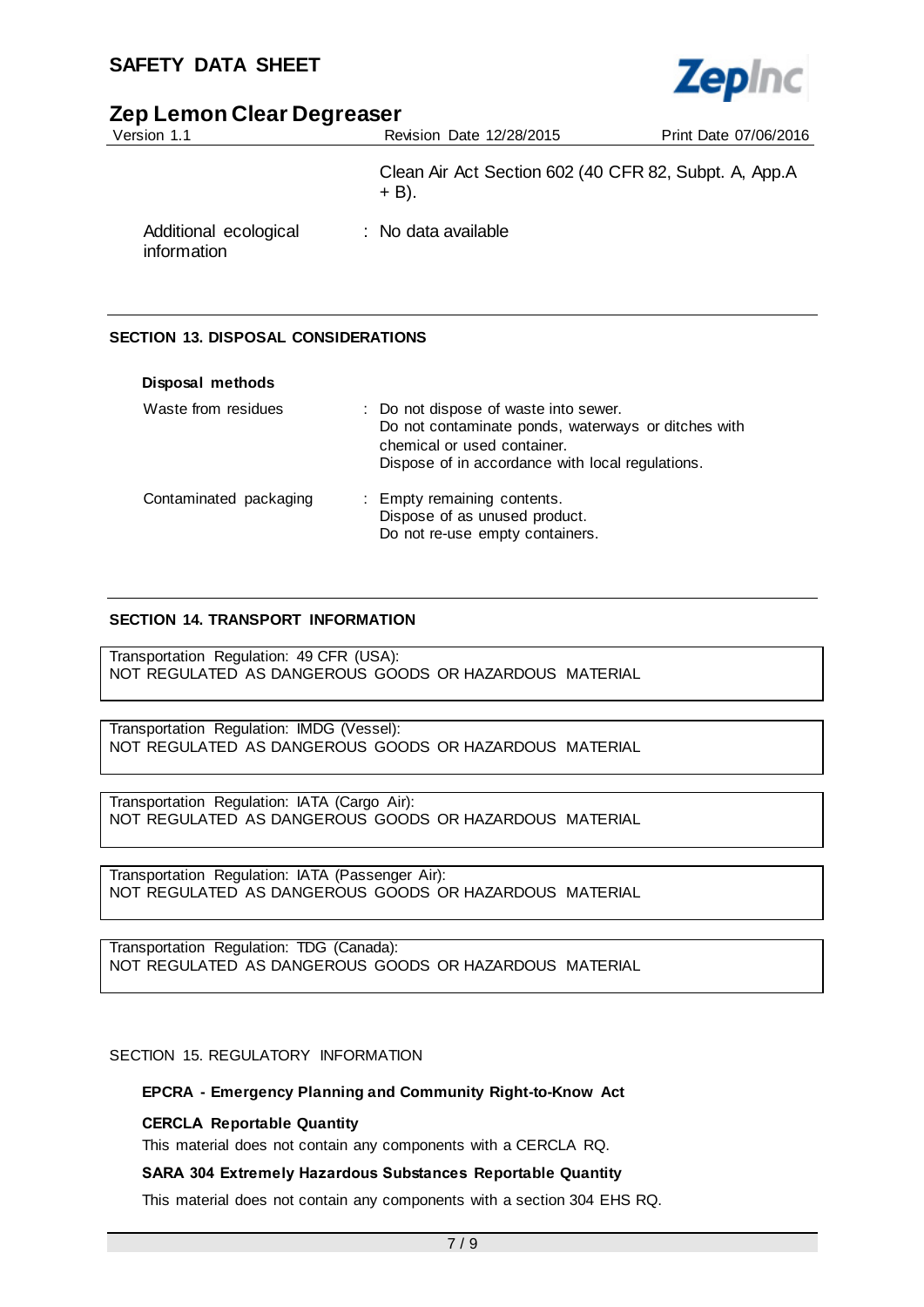

| Version 1.1                                        | Revision Date 12/28/2015                                                                                                                                                                  | Print Date 07/06/2016 |
|----------------------------------------------------|-------------------------------------------------------------------------------------------------------------------------------------------------------------------------------------------|-----------------------|
|                                                    |                                                                                                                                                                                           |                       |
| SARA 311/312 Hazards                               | $\therefore$ Acute Health Hazard                                                                                                                                                          |                       |
| <b>SARA 302</b>                                    | : No chemicals in this material are subject to the reporting<br>requirements of SARA Title III, Section 302.                                                                              |                       |
| <b>SARA 313</b>                                    | : This material does not contain any chemical components with<br>known CAS numbers that exceed the threshold (De Minimis)<br>reporting levels established by SARA Title III, Section 313. |                       |
| <b>California Prop 65</b>                          | This product does not contain any chemicals known to State of<br>California to cause cancer, birth defects, or any other<br>reproductive harm.                                            |                       |
|                                                    | The components of this product are reported in the following inventories:                                                                                                                 |                       |
| <b>TSCA</b>                                        | On TSCA Inventory                                                                                                                                                                         |                       |
| <b>DSL</b>                                         | This product contains one or several components that are not on the<br>Canadian DSL nor NDSL.                                                                                             |                       |
| <b>AICS</b>                                        | Not in compliance with the inventory                                                                                                                                                      |                       |
| <b>NZIOC</b>                                       | Not in compliance with the inventory                                                                                                                                                      |                       |
| <b>PICCS</b>                                       | Not in compliance with the inventory                                                                                                                                                      |                       |
| <b>IECSC</b>                                       | Not in compliance with the inventory                                                                                                                                                      |                       |
| <b>Inventory Acronym and Validity Area Legend:</b> |                                                                                                                                                                                           |                       |

AICS (Australia), DSL (Canada), IECSC (China), REACH (European Union), ENCS (Japan), ISHL (Japan), KECI (Korea), NZIoC (New Zealand), PICCS (Philippines), TCSI (Taiwan), TSCA (USA)

#### **SECTION 16. OTHER INFORMATION**



OSHA GHS Label Information: